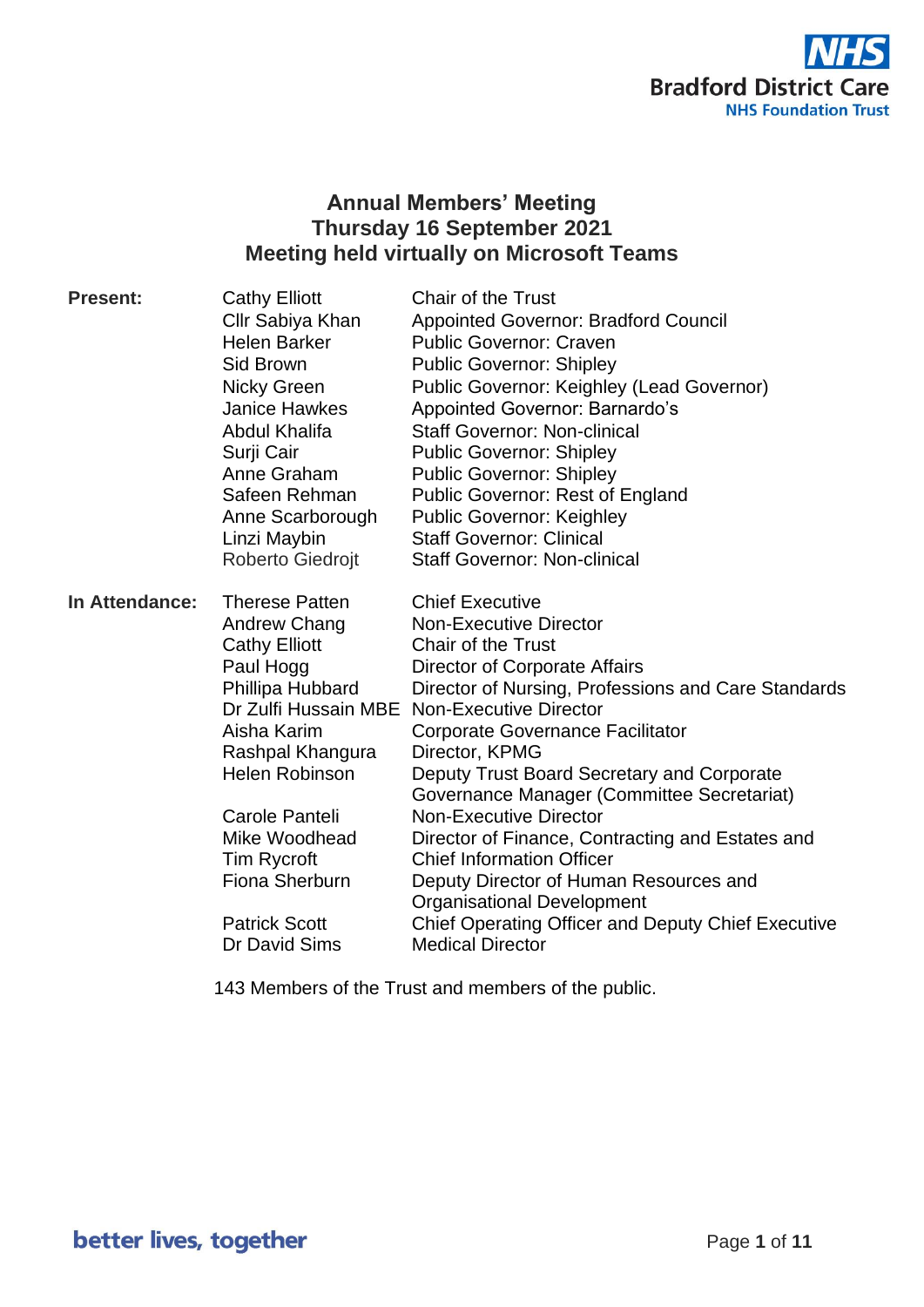**Minutes**



**Item Discussion**

# **93 Welcome** (agenda item 1)

The Chair of the Trust opened the virtual meeting at 1:30pm and welcomed the public, members, governors, Trust colleagues and Board members. Ms Elliott encouraged attendees to submit questions during the session through the use of the Microsoft Teams Question and Answer (Q&A) function and informed attendees that these would be answered in the virtual Q&A session prior to the keynote speaker item, along with those questions that had been submitted in advance.

Ms Elliott thanked all staff, volunteers and everyone who had been involved with the delivery of the Trust's work over the last 12 months, for their tenacity, passion and determination to deliver services and ensure safe care for patients, service users, carers and local residents. She went on to thank Board colleagues and the Council of Governors who had worked closely together to ensure that the organisation was fit for purpose and the best it could be.

Ms Elliott then introduced some short films which aimed to bring to life some of the work undertaken by the Trust, due to not being able to meet in person. Topics featured in the films included the Volunteers Strategy, the Better Lives, Together Strategy, an update on waste and sustainability, Infection Prevention and Control, Podiatry services, and the Smarter Working project.

## **94 Apologies for Absence** (agenda item 2)

Apologies for absence had been received from Ishtiaq Ahmed, Appointed Governor: Sharing Voices; Maz Ahmed, Non-Executive Director; Gerry Armitage, Non-Executive Director; Public Governor: Bradford East, Mufeed Ansari; Public Governor: Bradford South, Darren Beever; Public Governor: Bradford South, Stan Clay; Sandra Knight, Director of Human Resources and Organisational Development; Simon Lewis: Non-Executive Director; Staff Governor: Belinda Marks; Public Governor Bradford West, Katie Massey; Public Governor: Bradford East, Michael Frazer; Public Governor Bradford West, Sughra Nazir; Public Governor: Bradford South, Joyce Thackwray; Public Governor: Bradford East, Michaela Worthington-Gill.

The Annual Members' Meeting was quorate.

# **95 Declarations of Interest** (agenda item 3)

There were no declared conflicts of interest in respect of any agenda items.

# **95 Minutes and Matters Arising from the Meeting Held on 29 September 2020** (agenda items 4 and 5)

The minutes from the Annual Members Meeting held on 29 September 2020 were agreed as a true and accurate record. It was noted that there were no matters arising from the previous meeting.

# better lives, together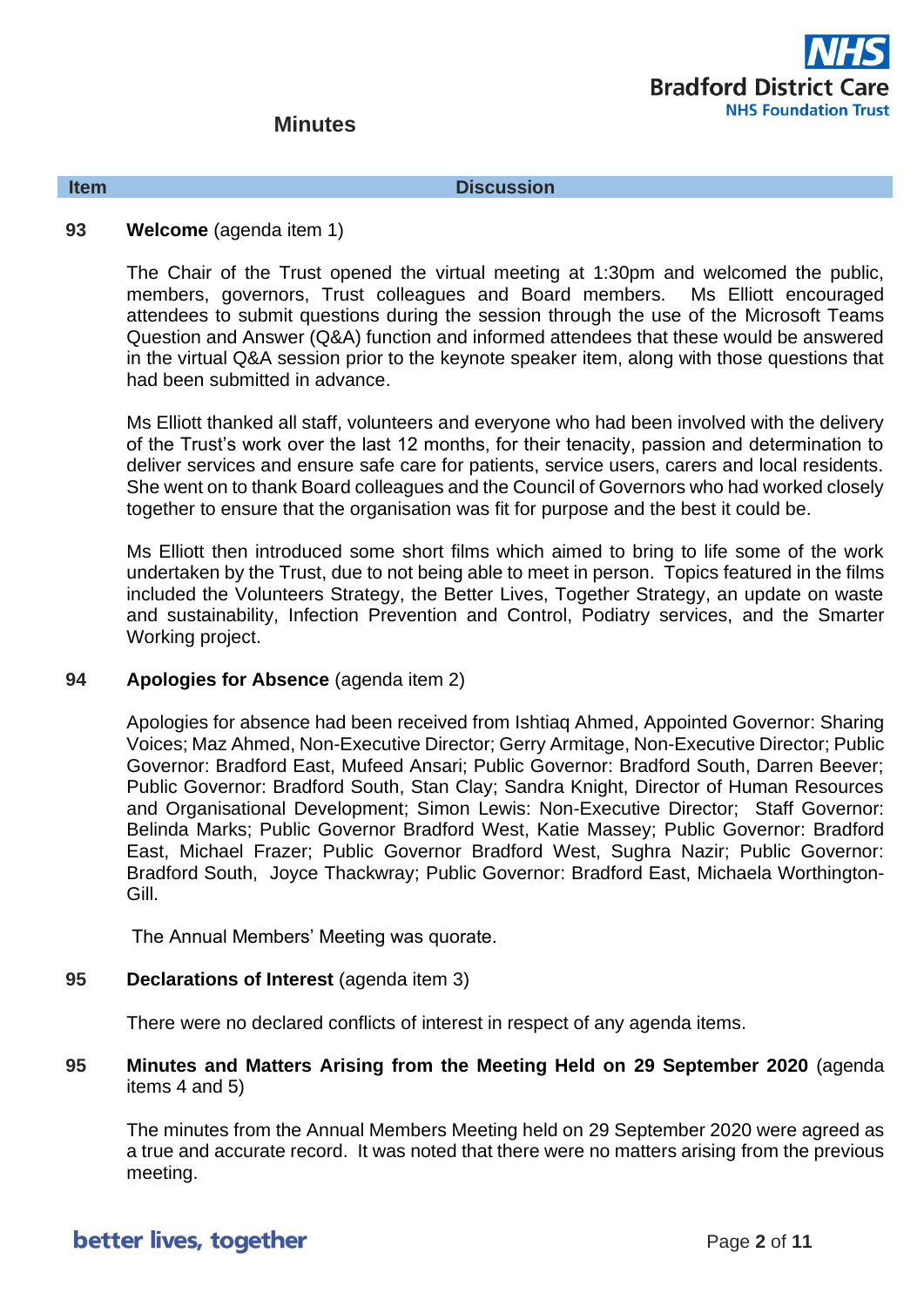

# **96 Presentation from the Lead Governor** (agenda item 6)

Ms Elliott welcomed the Lead Governor to present the report from the Council of Governors and to reflect on 2020/21.

Ms Green started by thanking, on behalf of the Council of Governors, Colin Perry Deputy Lead Governor, and all of the Governors who had stood down during the last year, for their energy and commitment. She also welcomed the new Governors, who were already making a difference to the work of the Trust.

Despite the pandemic, Ms Green stated that there had been ongoing opportunities for engagement and openness during the last year, and she thanked Ms Elliott for her role in facilitating that. Through online meetings, Governors had felt involved, been made aware of the challenges facing the Trust, and been given the opportunity to discuss issues with key members of staff.

Ms Green then delivered a short presentation, focussing on membership, the work of the Council of Governors to fulfil their statutory duties; and further information on who made up the Council of Governors.

Firstly, Ms Green emphasised the importance of members as key links between the Trust and the wider public, and the Trust's duty to provide services that meet the needs of those who required them. She added that Governors were elected by the members and offered an outside objective view. Ms Green stressed how vital it was for the Trust membership to be representative of the local population, and presented the demographic breakdown of the membership by age, by ethnicity, and by gender. She noted how the membership numbers had increased slightly from the previous year, with 9727 public members at the end of the 2020/21 financial year. Governors were broadly spread across all age groups, with the lowest number of members continuing to be in the 17-21 age group. The current Governors were from diverse backgrounds with a wide range of interests. Ms Green stressed how the Council of Governors had continued efforts to recruit younger members that had an interest in healthcare, primarily through engaging with partners at colleges and universities.

Ms Green explained the statutory duty of Governors, to represent to the Trust the views of its membership and public, as well as holding the Non-Executive Directors to account for the performance of the Trust and the Board of Directors. She highlighted that Governors were volunteers, with public and staff Governors elected by the Trust membership, and appointed Governors having been appointed by the organisations they represented, in order to bring an objective view to the Trust.

Ms Green then went on to outline recent work of the Council of Governors which included producing short films about their role in order to elect new Governors. The Council of Governors had continued to hold quarterly virtual meetings throughout the year, alongside regular open house sessions where the Chair and Executives briefed the Governors on how the Trust was managing services in the pandemic, staff wellbeing, and information regarding the vaccination process. With Board and Committee meetings taking place virtually during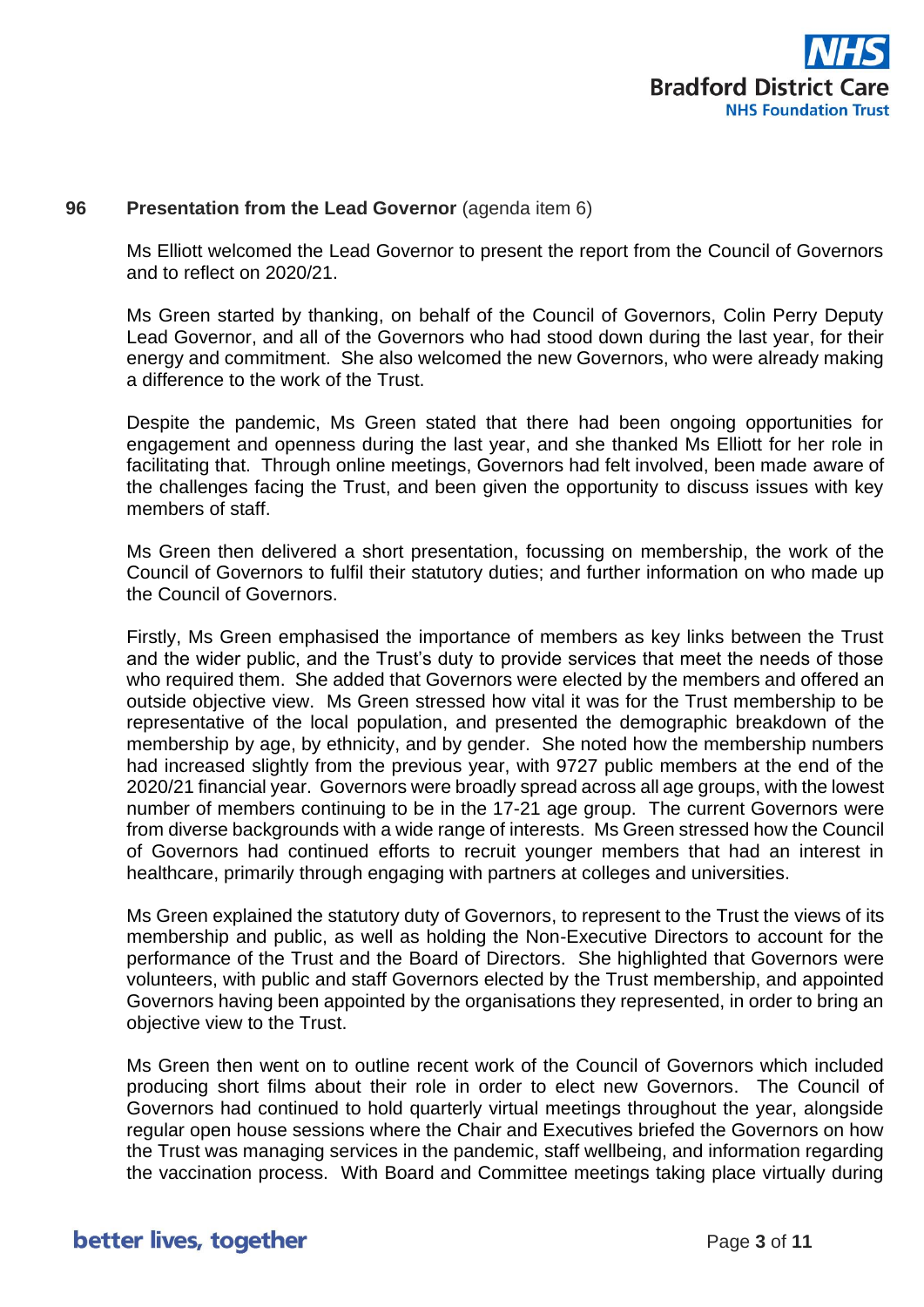

the year, Governors had been able to have more presence at such meetings in order to observe the work of the Trust, its services and governance. Governors had also been involved in West Yorkshire-wide meetings as part of the Mental Health provider collaborative discussions and the future of Integrated Care Systems. In addition to this, monthly Governor newsletters had kept them up to date with all relevant information throughout the year.

Ms Green shared the names of all 20 elected, and 7 appointed Governors. She stressed that the new Governors, appointed in May 2021, had brought a variety of interests and experience to complement those of existing Governors, and they had quickly and seamlessly moved into the role. Ms Green stated that it had been a privilege to be the Lead Governor, and she committed to working with her successor, Anne Scarborough, until November 2021 when she would stand down.

Ms Elliott thanked Ms Green and the Council of Governors for their support over the last year. She stressed that the Trust wanted to listen to members of the public, and to those who represented different organisations and local communities, in order to maintain robust relationships.

Finally, Ms Elliott thanked Ms Green personally as outgoing Lead Governor for her dedication and tenacity, and in particular her passion for community services, and welcomed Anne Scarborough into the role. A process for replacing the former Deputy Lead Governor was currently underway.

# **97 Presentation from the Chief Executive** (agenda item 7)

Ms Patten delivered a brief presentation, which aimed to demonstrate that 2020/21 had been a year like no other year. She outlined the Trust's response to COVID-19, and the immense pressure it had put on community and mental health services. A vast amount of work had gone into ensuring that staff could continue to deliver services. She highlighted the resulting service innovation, such as the COVID-19 Home Visiting Team, and her gratitude for the vital work carried out by the Infection Control and Prevention team.

Ms Patten talked about the impact on staff and thanked all staff for going above and beyond to connect together and ensure colleagues were safe and well. She outlined the array of health and wellbeing offers that had been available to staff, mental wellbeing and support, psychological debriefings, and support provided by the charity, all of which had made a huge difference to staff. The Lively Up Yourself in particular had given staff the opportunity to take time out for themselves, and the impact of this should not be underestimated.

She highlighted how communities had come together stronger and better than before the pandemic, and acknowledged the role played locally by voluntary sector colleagues, to who the Trust was grateful. Mutual aid had played a huge part in the delivery of services and it was anticipated that this would continue to be needed going into the Winter months.

Ms Patten summarised the reset and recovery work, including the Next Steps programme, which had looked at the Trust's people, wellbeing and ways of working, the environment, health inequalities and inclusion, digital, and sustainability and best value. It had been a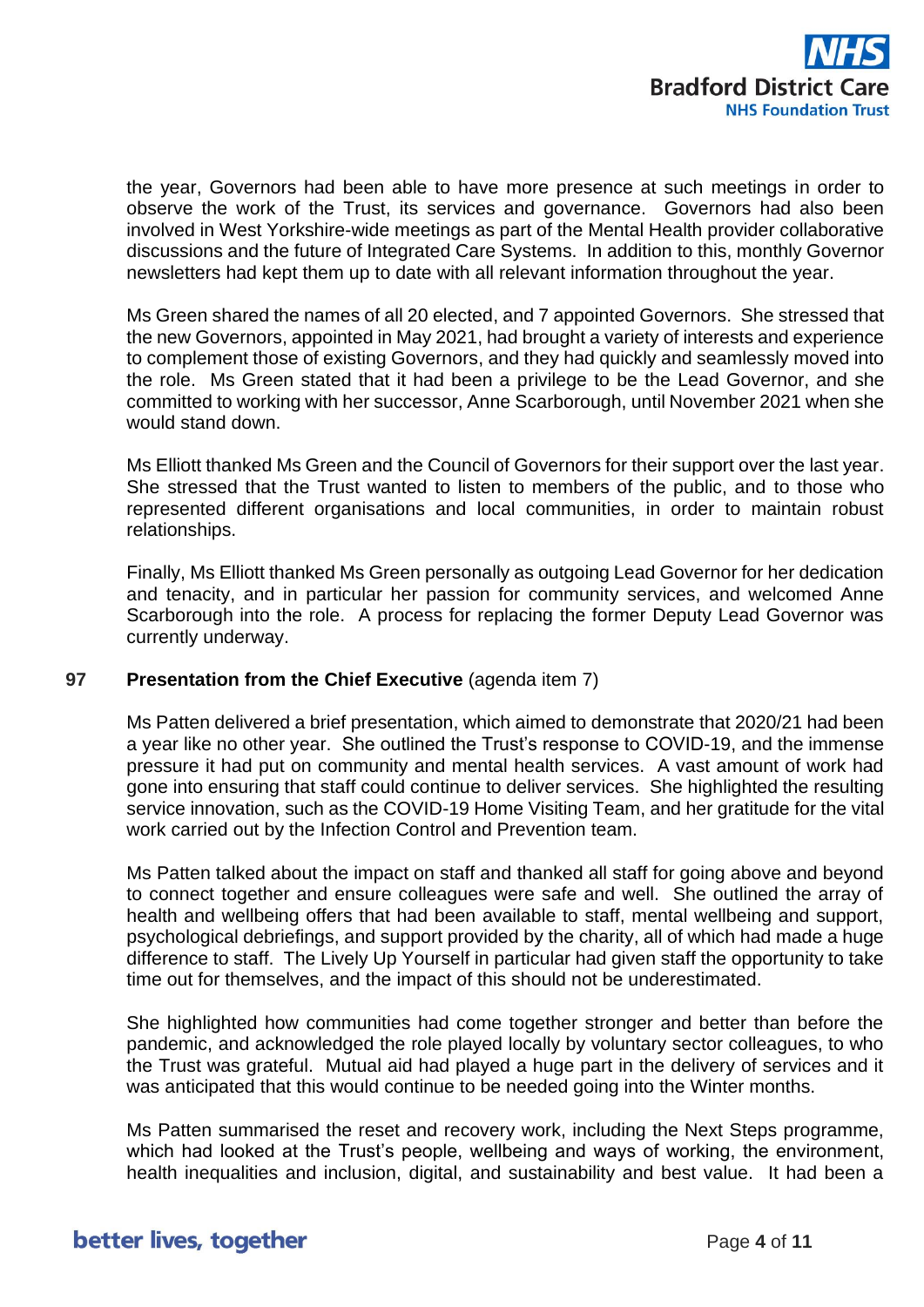

difficult year, but the Trust was determined to build on the opportunities provided by the pandemic and felt positive and ambitious about the future.

Ms Patten referred to the various partners of the Trust, at System (West Yorkshire and Harrogate) and Place (Bradford District and Craven) level. Strong relationships were also in place with the other local Mental Health Trusts, known as the Provider Collaborative. She also highlighted the Act As One partnership in Bradford, which aimed to deliver key transformation work such as a better births programme, and ageing well. Ms Patten referenced the ongoing vaccination programme, which was the culmination of a huge amount of work by the Director of Nursing, Professions and Care Standards and her teams. She personally thanked all those involved in the programme for their dedication and resilience.

Looking to the future, Ms Patten anticipated further challenges including the financial settlement of which the detail was not yet known, significant waiting lists, increasing demand, structural changes in the NHS, and pressures in social care. The Winter period (2021/22) was expected to be challenging across the NHS. However, the Board continued to be ambitious for its staff and communities and felt positive about the plans it was putting in place for the future.

The COVID-19 video was then shown, which outlined work undertaken during 2020/21 as a result of the pandemic.

## **98 Presentation from the Director of Finance, Contracting and Estates** (agenda item 8)

The Director of Finance, Contracting and Estates presented a report on the Trust's financial position that outlined the key performance metrics and a forward look at the key challenges and opportunities that the Trust would be facing in the next financial year.

He stated that in response to the pandemic, temporary financial arrangements had been enacted for the whole NHS during 2020/21, which had continued into 2021/22. Despite the pandemic and all the challenges already outlined including increased cohorting and Infection Control and Prevention requirements, the Trust had slightly improved on its financial position reporting a deficit of £1.19m against a plan of £1.747m. This was in light of sustained inpatient acuity, increased occupancy and Out of Area (OOAs) placements and staffing capacity needing to be supported by agency and bank staff.

Mr Woodhead outlined how the £191.2m expenditure was broken down, with the majority of costs being around staffing. He went on to break down the £190.1m income, reflecting the changes in funding during 2020/21. There was an expectation that the funding regime would return to normal from 1 April 2022.

Looking ahead, Mr Woodhead outlined the short term financial risks brought about by the pandemic, as well as presenting the long term financial challenges and demand pressures, particularly in mental health. Further national guidance was expected shortly, but the Trust was working on the assumption of needing to save between £7m - £10m recurrently. Workforce would continue to bring challenges, as would the longer-term economic impacts of COVID-19 on the public purse.

# better lives, together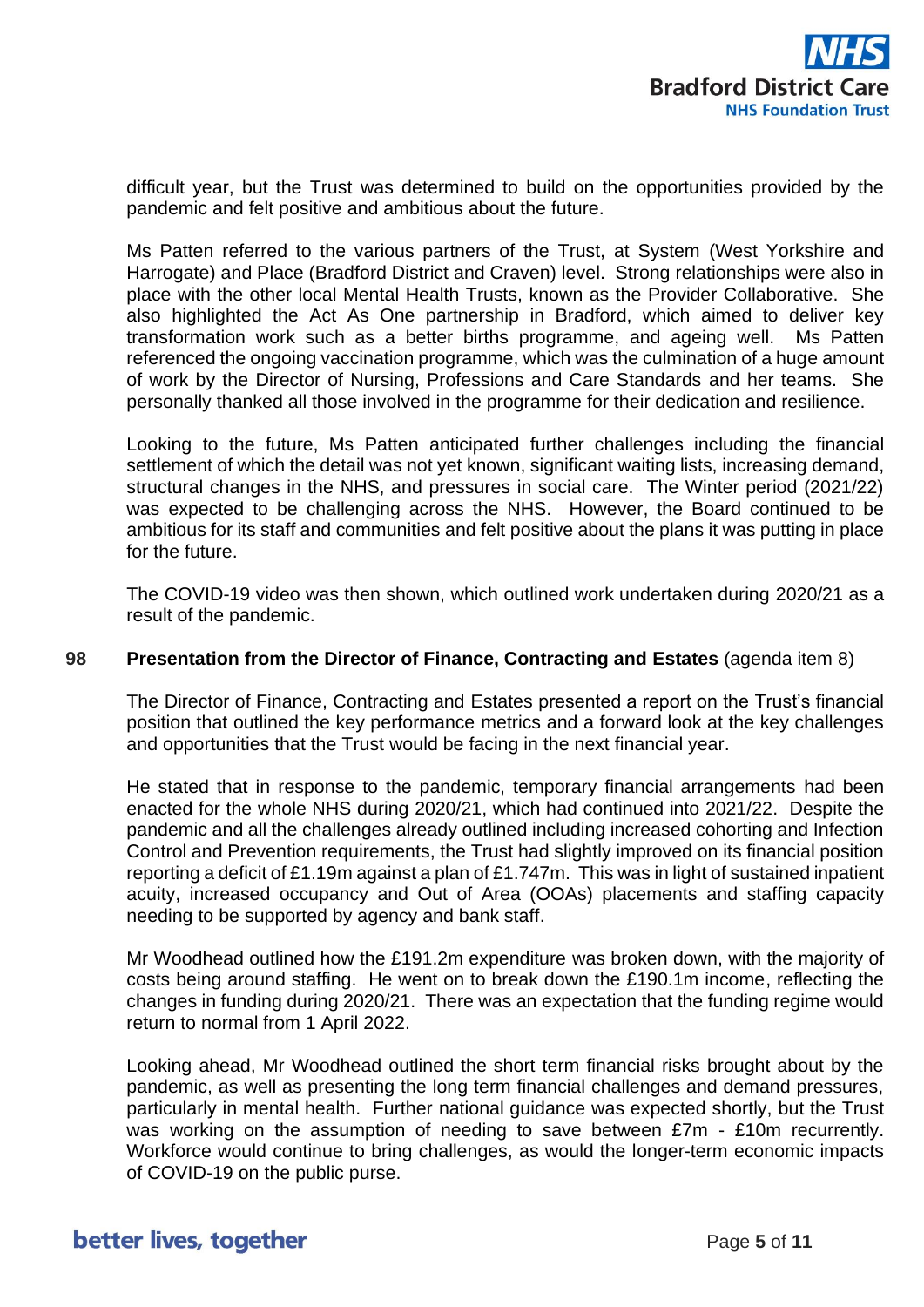

Mr Woodhead ended by highlighting some of the opportunities, such as forming provider collaboratives, the development on the Lynfield Mount hospital site, and the re-launch of local Sustainability Planning.

Ms Elliott thanked Mr Woodhead for the comprehensive presentation on the Trust's financial position.

# **99** Presentation from the Trust's External Auditor (agenda item 9)

Mr Khangura, Director at KPMG LLP, provided a presentation on the findings from the Trust's 2020/21 Annual Report and Accounts. Firstly, he outlined the scope of the work and outlined responsibilities as an independent provider of the external audit services, including the audit of the financial statements.

Mr Khangura stated that the audit found the Annual Accounts for 2020/21 to be a true and fair view of the state of the Trust's affairs with the accounts being prepared in accordance with the Department of Health and Social Care Group Accounting Manual. Mr Khangura added that that the auditors had found that the Trust had suitable arrangements in place to ensure that appropriately informed decisions were made with resources deployed to achieve planned and sustainable outcomes. He stated that findings from the financial statement audit had resulted in an unqualified (satisfactory) opinion and shared that the Trust's annual governance statement reflected the Trust's control environment and risk management arrangements.

Next, Mr Khangura presented information about the value for money findings, which assessed whether there were any significant weaknesses in the Trust's arrangements for achieving value for money. He stated that no significant weaknesses had been identified. There was an issue around financial sustainability due to the lack of national guidance for funding for 2021/22, but appropriate arrangements had been put in place to address that risk.

In relation to the whole of government accounts, Mr Khangura confirmed that the Trust's submission to NHS Improvement for the production of the consolidated NHS provider sector accounts matched the financial statements.

Finally, Mr Khangura confirmed that there had been no inconsistencies identified in relation to the Trust's Annual Report.

Ms Elliot thanked Mr Khangura and KPMG for the report and the accessible presentation.

# **100 Virtual Question and Answer Session** (agenda item 10)

The Chair of the Trust, Ms Elliott, thanked those who had presented and explained that the next part of the meeting was an opportunity to receive questions from members of the public and stakeholders for the Trust's Board of Directors, noting that some questions had been received in advance and others had been submitted using the virtual chat facility on Microsoft Teams.

# better lives, together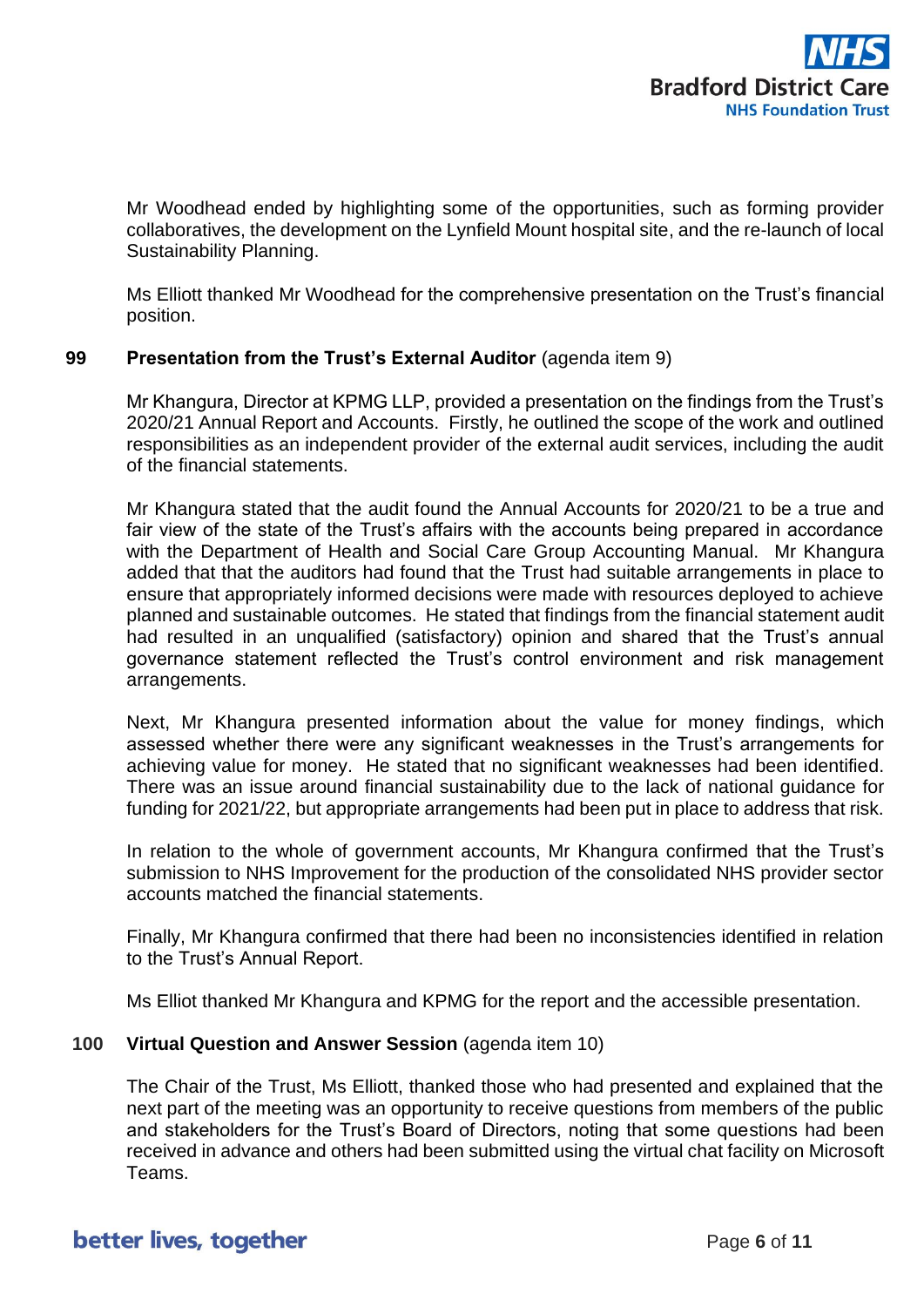

The following questions had been received in advance for the Board of Directors:

Question 1: Trevor Ramsey, Trust member, asked "why did BDCFT, who were the first Trust to employ Service User Development Workers, not apply for Lived Experience Practitioner funding?"

Question 2: Hannah Nutting, Trust member, asked "are there plans to apply for the NHS funding for a Band 7 lived experience role in the next round of applications (as an application was not made in the previous round)?"

Question 3: Hannah Nutting also asked "Nice guidelines have recently made the recommendation that all Trusts embed roles for people with lived experience at high levels of leadership, such as Patient Directors or similar. Do the Board have plans to follow this guidance and if so, how?"

Answer: Paul Hogg, Director of Corporate Affairs, replied that his understanding was that the funding opportunity had come out from NHS England in December 2020 to 55 Mental Health Trusts. Of those, 31 Trusts did not apply, including BDCT, citing the short timescales attached to the funding and system pressures at the time relating to COVID-19. However, during 2020/21 the Trust had increased the number of Involvement Partners to 150, with 48 new partners during the pandemic, and improved the diversity of the partners which was of high importance. Mr Hogg went on to say that 10 people had now been on the Patient Leaders Course with InHealth Associates (David Gilbert). Further to this, the Trust had funding for 33 places, and of those 9 for Involvement Partners, for the Point of Care Foundation training, which would explore how to use patient experience data to develop a deeper insight and understanding of feedback. These things demonstrated the Trust's commitment to service user and carer development, as part of the Your Voice Matters strategy not just to increase involvement but in seeking opportunities to equip service users for paid roles in the future.

In relation to lived experience paid roles, Mr Hogg stated that the Trust was currently completing a piece of work around how it paid service users and carers and was in the process of updating the policy on this. There were presently already some paid roles, for example where service users or carers attend Board Committees, and also for pieces of bespoke involvement work across the Trust.

Fiona Sherburn, (Deputy Director of HR and Organisational Development) stated that the Trust would explore any further opportunities to bid for funding for such a role in the future. Paul Hogg added that this was something the Trust would be considering as it developed the skills and experiences of service users.

Question 4: Zahid Iqbal (Senior Mental Health Practitioner) asked "how is the Trust planning to make the interview process more transparent and equitable?

Answer: Fiona Sherburn stated that the Trust was rolling out values-based recruitment, ensuring candidates' values were aligned with the Trust's values. In addition, the Trust was ensuring that, initially for vacancies at band 8a and above, panels were reflective with a BAME representative on each panel.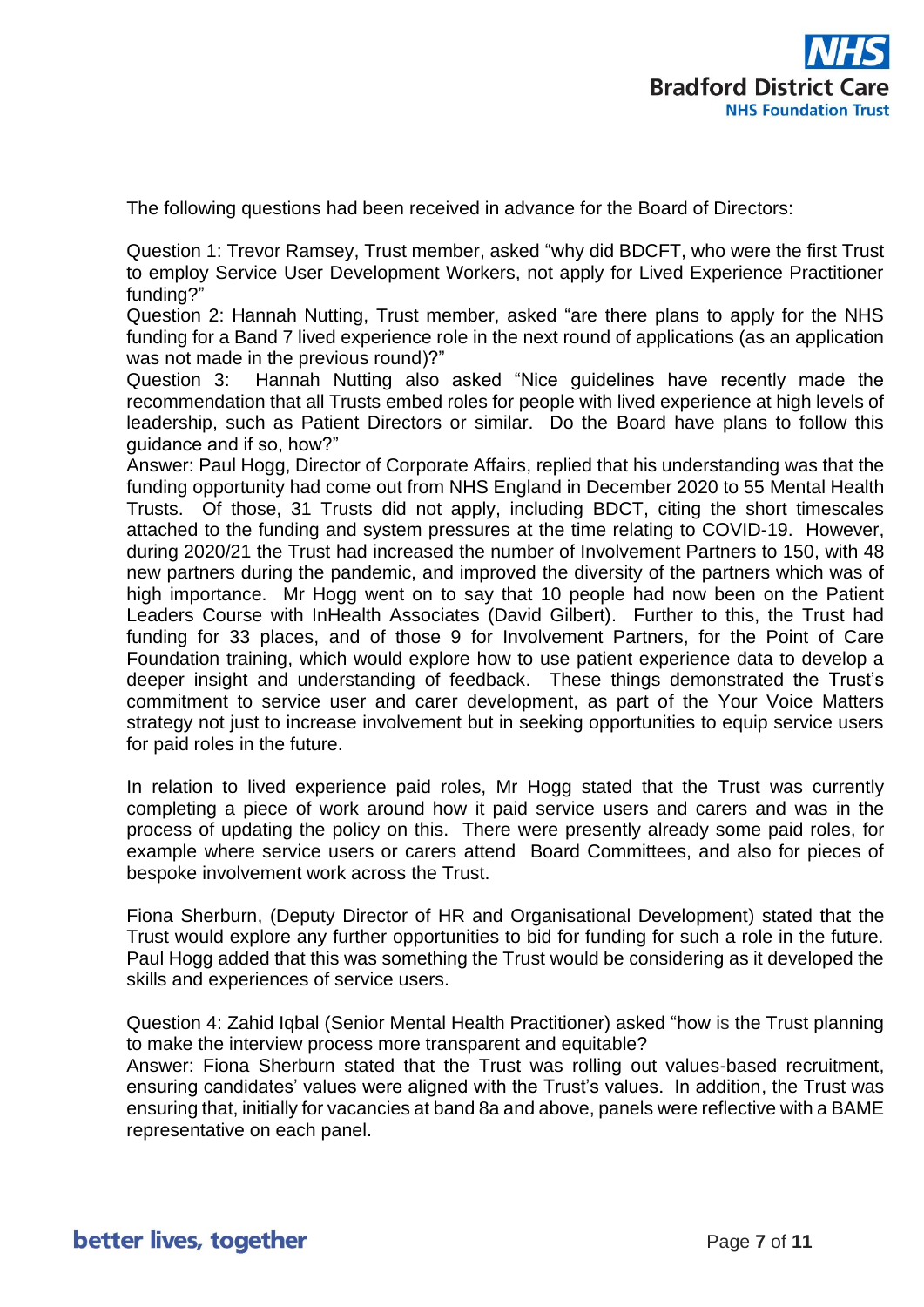

Question 5: Trevor Ramsey, Trust member, asked "How are the Freephone numbers for both First Response and Guideline being disseminated, as there are still online platforms giving out the wrong numbers, including the Healthy Minds Directory?"

Answer: Patrick Scott, Chief Operating Officer, confirmed that the correct numbers were advertised for Guideline and First Response on the Healthy Minds website. The old numbers were still visible and in operation during the transition to the freephone numbers, so those that relied on them could still access services. This was being monitored, and currently 40% of calls to First Response were coming through the freephone number. Details of the new numbers had been sent to key partners and stakeholders for them to update their own materials. Finally, the freephone number was now included on care plans for all new service users.

Question 6: Trevor Ramsey, Trust member, asked "Why are people who are at their lowest ebb, and informing their CPN that they thought they were going to die and have had problems with their medication and have had increased anxiety and panic attacks because of Covid, being discharged back to their GP, without a conversation with their Carer(s) or family, or advocacy support?"

Answer: Patrick Scott, Chief Operating Officer, reflected that this sounded like a personal experience, and he asked for any personal issues in relation to this to be raised either directly with him, or through the Patient Advice and Complaints service, in order for any identified lessons to be learnt. He stated that the aim was for every service user to have an agreed plan of transition back to primary care that all parties were comfortable with. Mr Scott stressed that in collaboration with system partners, the Trust wanted to hear of people's experiences of the care provided in order to help improve it. A transformation of adult mental health services was currently underway, and Mr Scott was keen for patient experiences to be part of that work. Ms Elliott added that the Trust was always open to feedback, through the Friends and Family Test, PALS or complaints, to ensure that it was delivering the best services possible.

Question 6: Kelly Hart, Trust member, asked "Will the ordering system that is used and NHS supplies, be reviewed? At times it does not appear fit for purpose when ordering items for ward-based supplies. There are consistently issues with the process from ordering and goods not being delivered and going missing. The time and resources used to rectify these issues is not conducive towards other administrative work that is needed on the ward. There is also an implication of costs of lost/missing items. An example being a request for ward supplies and needing 1 or 2 of the items, when going to NHS Supplies they can only be ordered in 100's or 1000's, some orders also have a minimum spend so orders are cancelled. Currently this does not appear to be a robust enough system and must be costing the trust money, when we all are looking at ways to save."

Answer: Mr Woodhead stated that the Trust was currently in the process of reviewing the Procurement Strategy was not an outlier in terms of procurement costs and efficiency, but improved procurement formed part of the TWICS programme and would be explored further. Currently the Trust had no plans to move away from the NHS Supply Chain, but this would be reviewed under the programme. Mr Woodhead offered to meet with staff to discuss specific issues if required.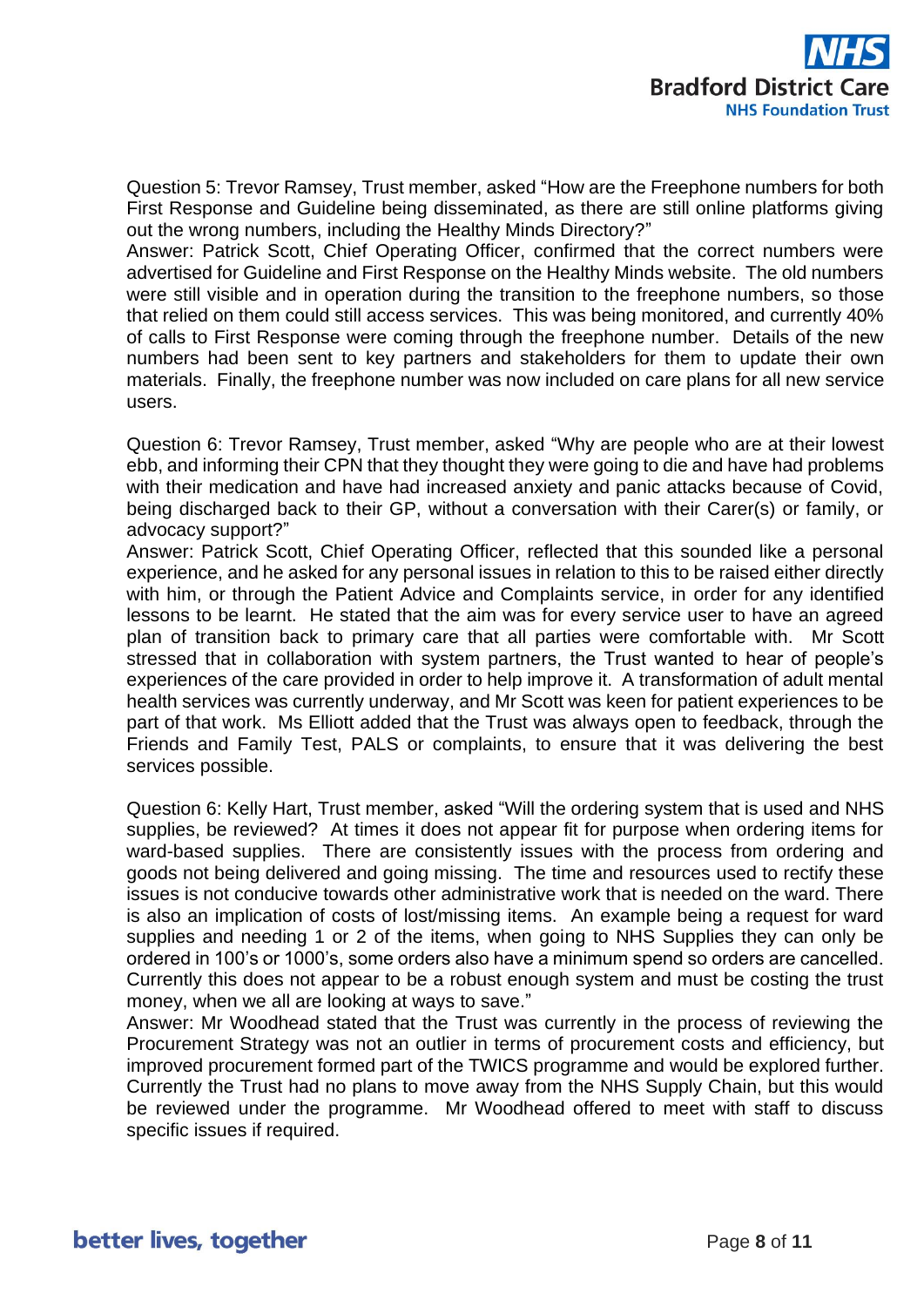

Question 7: A member of the public asked "I am unpaid carer for my mother. When attending A&E during lockdown March 2021 they said only paid carers are allowed in can you explain the difference between paid and unpaid carers. Also proof was provided by carers Bradford stating I'm an unpaid carer can we have something in place where we can be recognised in the NHS. Also my mother is a regular patient at ward 18 in the past 3/4 years when the new nurses have come on board they are rushing around not listening not to me but others. Also it's not the same i.e. we had a specialist nurse now we don't, this specialist nurse was for tracheostomy patients. They spent time with patients as they understood the situation better then anyone else?

Answer: Mr Hogg responded by saying that this appeared to be a question relating to services provided by Bradford Teaching Hospitals NHS Foundation Trust, with Ward 18 being an Ear Nose and Throat ward. He would therefore be happy to discuss with BDCT's own Director of Nursing and Medical Director to ensure that the question be shared with their opposite numbers. **Action: Medical Director and Director of Nursing, professions and Care Standards.** In terms of the difference between an unpaid and paid carer, he clarified that an unpaid carer was anyone who cared, unpaid, for a friend, family member or another person who due to illness or disability couldn't manage without their support. A paid carer was someone who received a salary, for example they worked for a care agency or local authority or other health or care organisation. They may deliver care in the person's home or in a care facility. Receiving attendance or care allowance for supporting someone did not make a person a paid carer.

The remaining questions had been raised during the meeting.

Question 8: Mike Frazer, Governor: Public - Bradford East, asked whether the Trust was ready for the Integrated Care System and legislative changes involved?"

Answer: Ms Patten stated that the Trust was as ready as it could be. Once the legislation was approved, the West Yorkshire and Harrogate ICS would have delegated powers to do some things differently. The Trust was leading work on behalf of the Mental Health Collaborative around the Assessment and Treatment Unit, and this service would act across the system. At Place level, lots of work was underway regarding what Place functions would look like, including devolving the CCG responsibilities into the Bradford District and Craven Place. The Executive Team were all working on the arrangements for Place. Shadow arrangements were anticipated to be in place from the end of Autumn. For the benefit of Governors, an Open House session on the plans for Bradford District and Craven level would be arranged in the Autumn. **Action: Corporate Governance Team.**

Question 9: An anonymous question was raised as follows "how do Governors keep a record of their interactions and contacts with their constituents?"

Answer: Mr Hogg stated that the Trust was pleased to have so many new Governors come on board over the last year. He explained that the Council of Governors agenda had a standing item for feedback such as this from Governors. The Corporate Governance Team was also on hand to support Governors to signpost issues for members, and issues could also be picked up and taken forward by Senior Managers and Executives.

Question 10: Ann Graham, Governor: Public - Bradford West, asked "As a public governor what are the best ways to engage with my community to provide feedback to the Board?"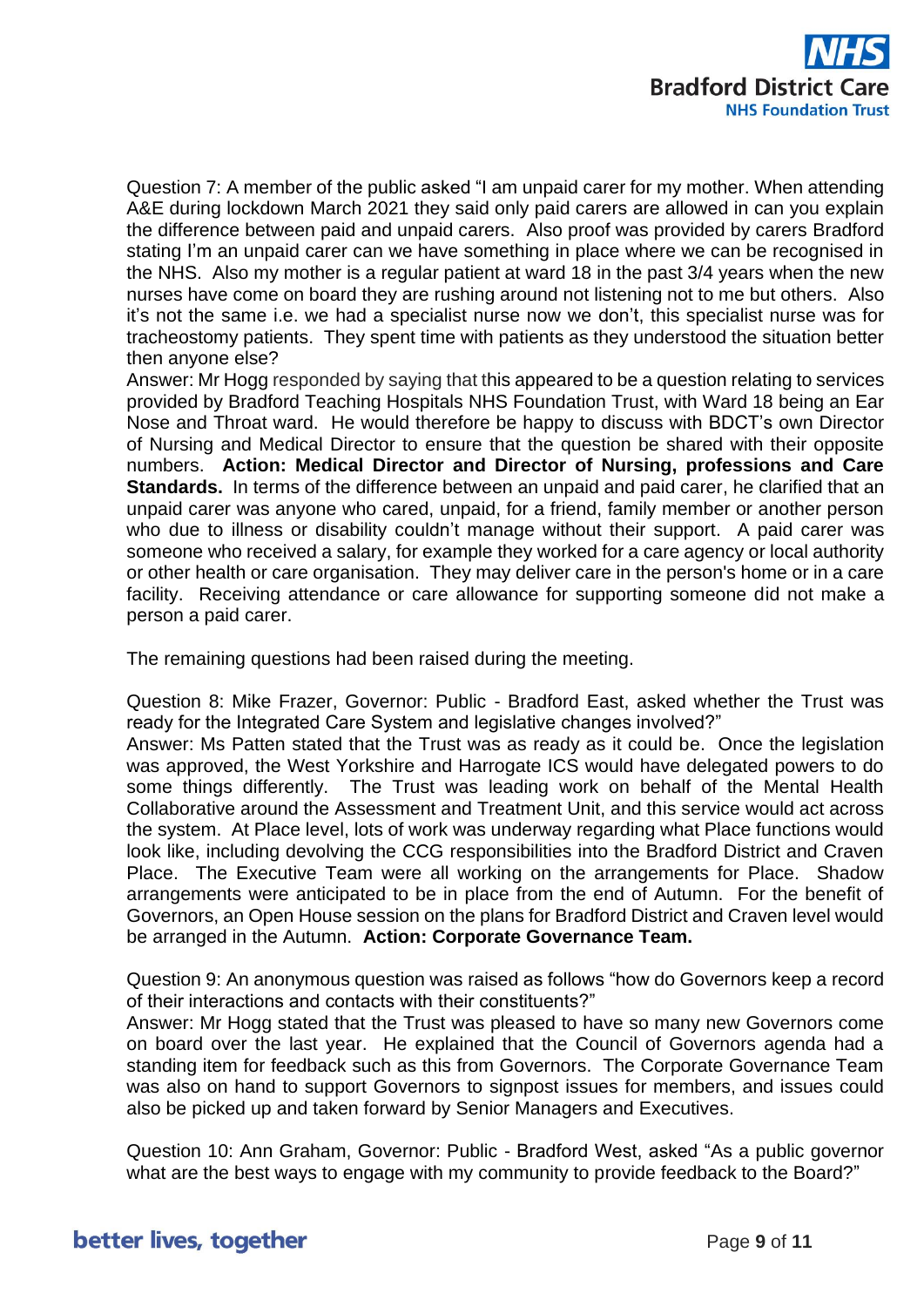

Answer: Mr Hogg stated that things had been slightly different during the pandemic, but before COVID-19 the Governors engaged with local communities by going out to their patch, such as holding a market place event at the Polish Club. Governors had previously been encouraged to have a stall at the Annual Members' Meeting in order to showcase their role and work. Lastly, Mr Hogg referred to a piece of work which involved mapping out the stakeholder network of Governors, in order to signpost information through Governors to groups and receive feedback in return.

Question 11: Cllr Sabiya Khan (Appointed Governor) asked "what are the plans to reduce agency spend as we move forward"?

Question 12: Thomas Wright, Trust member, asked "Approximately how much more expensive is it per hour to use an agency nurse versus a Trust nurse?

Answer: Ms Sherburn stated that a number of initiatives were in place to reduce use of agency staff, including expanding the staff bank, working on a collaborative bank across the Mental Health Provider Collaborative and having a recruitment push on healthcare support workers. Ms Sherburn stated that where agency staff were required, the Trust had a robust contract in place with Retinue which provided good value for money. Mr Woodhead stated that due to the demand for services rising faster than the available workforce could manage, there would be a continued need for some agency staff, but that the Trust was doing everything it could to minimise this. Further to this, agency spend would be considered under the TWICS programme, alongside how the Trust trained and retained staff. The cost would depend on the grade, but there was roughly a 10% premium for agency staff and slightly more for accrued holiday, so similar to bank staffing costs.

Question 13: An anonymous question was raised as follows "The Trust has set up a great new charity - how can people get involved in supporting this please?"

Answer: Mr Hogg stated that the Better Lives charity aimed to provide additional activities and funding for service users, carers and staff, outside the core NHS funding. He flagged two opportunities to get involved, by walking or donating towards the Three Peaks challenge taking place on 25 September 2021, or by joining the World Mental Health Day walk on 10 October 2021. Mr Hogg urged people to contact the charity to get involved or donate and shared their email and social media details.

Ms Elliott stated that all those who had submitted questions in advance or during the meeting would receive a written response in due course. **Action Corporate Governance Team.**

# **101 Keynote Speaker** (agenda item 11)

Ben Pearson was then introduced to the meeting. Ms Elliott informed attendees that Ben had served as an officer in the West Yorkshire police force for 19 years and had been a familiar face on Channel 5's popular TV series Police Interceptors, before he had been forced to retire in October 2020 due to ill health and work-related PTSD. Ben was now an author, motivational speaker and mental health advocate sharing his life and work experiences – the ups and downs of policing, living with PTSD, and coping with the stigma attached to mental illness.